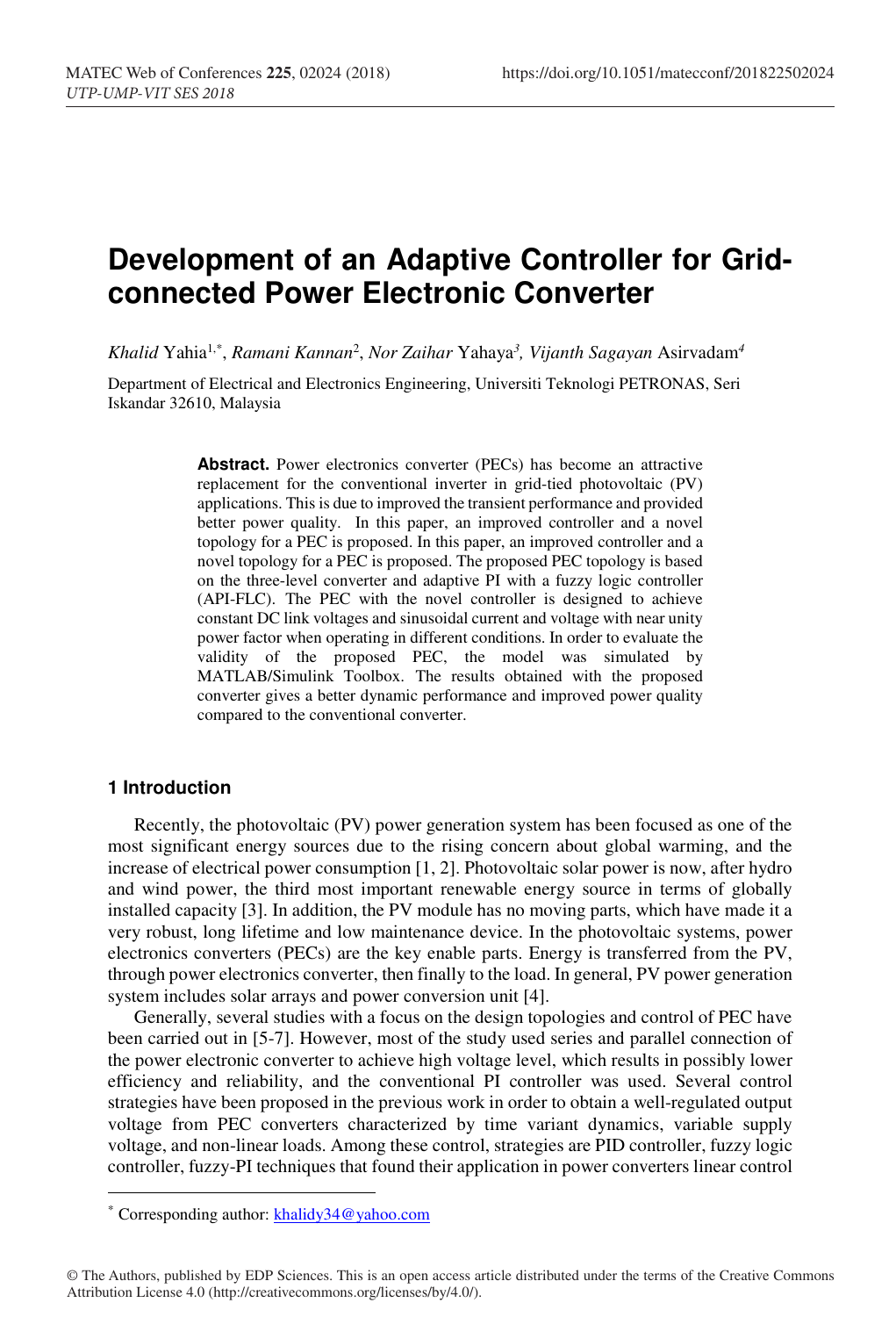like PID control, and neural network control [8-10]. The fuzzy logic control and neural network control have provided improved control action compared to the linear PID controller, but they usually have issues of developmental difficulties, high computational complexity, and large processing power. Based on the literature review, this paper introduces new topology and modern control strategy based on an adaptive PI control to improve the dynamic response and power quality of PEC in PV grid-connected applications.

### **2 The proposed topology**

The proposed topology of the PEC is presented in Figure 1. The PEC accepts DC input voltage and provides a three-phase output voltage. It has two stages including; an isolation stage, and an output stage. The isolation stage consists of two half-bridge, three-level converters connected with a high-frequency transformer between them. The second stage is the output stage which consists of a three-phase, three-level PWM converter, which acts as an inverter used to convert the DC voltage to AC.



**Fig. 1.** The proposed topology of PEC

The proposed PEC in this study uses a three-level converter in the isolation stages and output stage to achieve a high voltage level as well as to improve the power quality of the PEC. The level-converter has advantages such as better sinusoidal waveform, lower switching loss, and less voltage stress across semiconductor devices than a two-level converter. Furthermore, it has a better voltage balance and a simple control circuit than Cascaded H-Bridge converter [11, 12].

# **3 Modeling of PV Array and Controller design for the PEC**

Solar PV cell is the basic unit of solar PV array/panel, they are combined in series and parallel to achieve require voltage and current level. Since PV arrays are composed of large numbers of solar cells, it is impractical to simulate all the cells individually in a PV array. Therefore, the solar module can be considered as the building block for the large PV array. The equivalent circuit of a PV model is indicated in Figure 2. The single diode model represented by a constant current source connected in parallel with a diode and the non-idealities are represented by the insertion of the resistance series resistance  $(R<sub>s</sub>)$  and parallel resistance  $(R<sub>P</sub>)$ [13].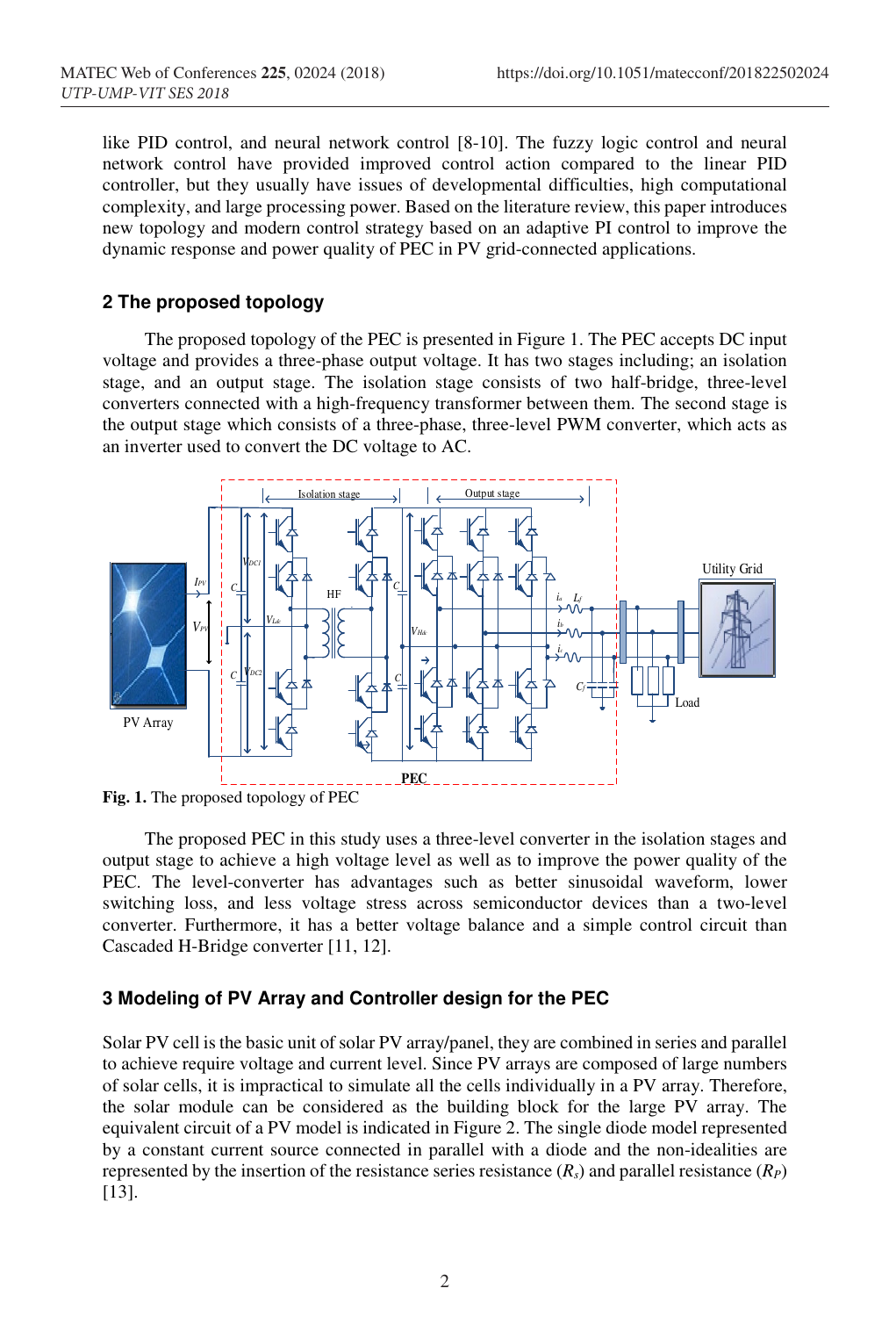

**Fig. 2.** Single diode model of a PV cell

The basic V-I characteristic of the PV module is written as follows:

$$
I_{PV} = I_{ph} - I_{sa} \left[ e \left( \frac{V_{PV} + RI_{PV}}{V_r a} \right) - 1 \right] - \frac{V_{PV} + R_s I_{PV}}{R_p}
$$
 (1)

where  $V_{PV}$  and  $I_{PV}$  represent the PV cell output voltage and current, respectively.  $R_S$  and  $R_P$ are the equivalent series and shunt resistances of the cell, respectively. *IPh*, is the light generated current,  $I_{sa}$ , is the reverse saturation current.  $V_t = kT/q$  is the thermal voltage of the diode, *q* is the electron charge (1.6  $\times$  10-19 C); *a* is the ideality factor of the diode, *k* is Boltzmann constant  $1.38 \times 10^{-23}$  JK-1, and *T* is the temperature (in Kelvin).

There are several types of commercial PV solar from different companies with different voltage and power rating. Some commercial-grade photovoltaic panels available in the market have been studied and Canadian Solar CS5P-250M solar panel has chosen. This panel has the specifications as presented in Table 1. The PV is simulated related parameters of the combined PV array have been calculated as the specification of one single panel shown in Table 1 for simulation purpose. To produce high power capacity the PV system, series and parallel combinations of a photovoltaic array (PVA) have been used. The 1 kW PV array consists of 2 series and 2 parallel module (2\*2\*250.3=1.1 kW).

| <b>Parameter</b>            | <b>Value</b> |
|-----------------------------|--------------|
| Power Rating (Pmax)         | 250 W        |
| Rated Voltage (Vmpp)        | 48.7 V       |
| Rated Current (Impp)        | 5.14 A       |
| Open-Circuit Voltage (Voc)  | 59.6 V       |
| Short-Circuit Current (Isc) | 5.49 A       |
| Number of Cells             | 96           |

| Table 1. Canadian Solar CS5P-250M (250W) solar panel specifications |  |  |
|---------------------------------------------------------------------|--|--|
|---------------------------------------------------------------------|--|--|

The solar irradiance is assumed to vary from one irradiance to another irradiance value (e.g. 250, 750, and 1000 kW or vice versa) as a real changing in irradiation for one day from 7 am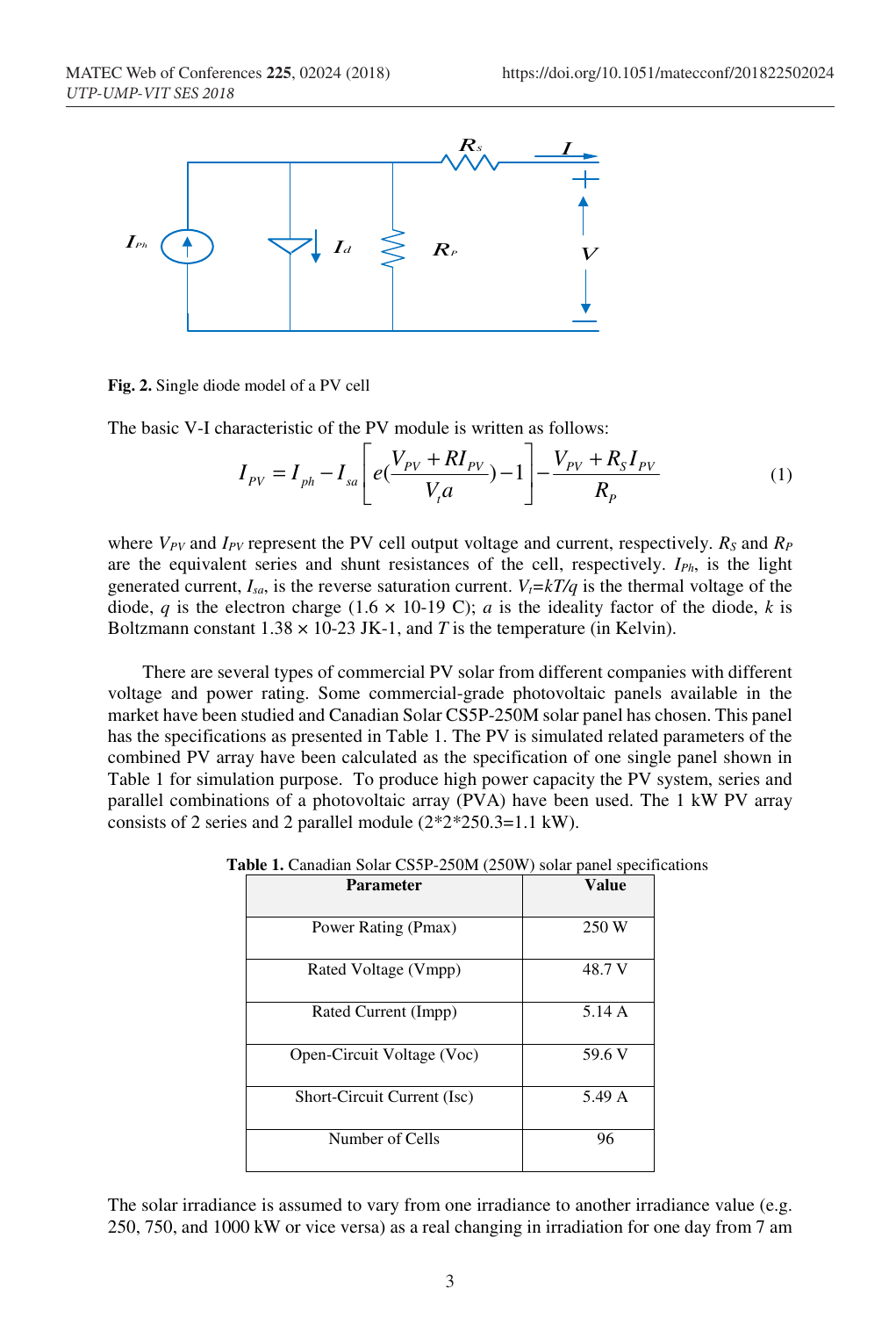to 6 pm. As the PV output is also strongly dependent on the surrounding temperature, in this work is assumed to have a fixed temperature of  $25\text{ °C}$  during the simulation. Figure 3. illustrates the current-voltage (I–V) and power–voltage (P–V) characteristics of the PV array simulated curves obtained from MATLAB/Simulink for the 1000 W and the 100 kW respectively for di $\square$ erent irradiation.



**Fig. 3.** I-V and P-V curve at various irradiances for a 100 W PV array model

Control is the heart of PEC, each part has an independent controller, isolation stage controller, and output stage controller. The structure of the proposed API-FLC is illustrated in Figure 4. The main controller is the PI which controls the PEC when operating under steady state. When a large disturbance occurs due to load current change or short-circuit faults, the FLC automatically re-sets the PI gains based on the error  $(e)$  signal and the change of error  $(Ae)$ signal. The fuzzy adapter comprises two inputs and outputs signals (see Figure 4). The first input is the error, (*e*), which is the difference between the reference and measured values, and the second input is the change of error *∆e*, which is the first-time difference of the error. The two output signals  $((K_p)$  and  $(K'_1)$ ) are adaptive signals for PI parameters. By detecting the possible deviation from the inputs of the FLC, it is possible to automatically update the PI controller parameters for set-point changes and load disturbances. the



**Fig. 4.** PI controller adapted with fuzzy controller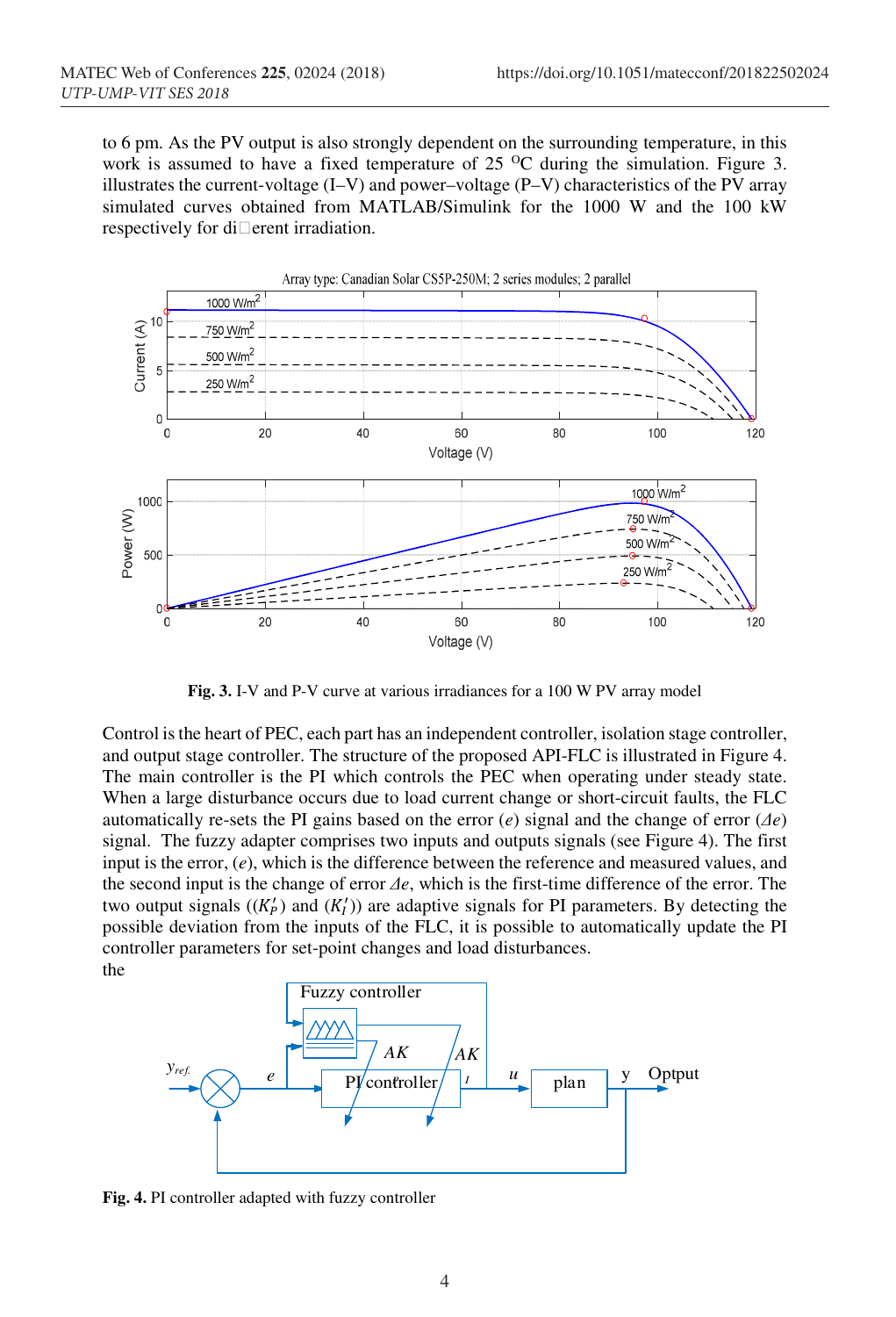Figure 5 illustrates the controller of the isolation stage based on API- FLC. The low DC link voltage  $(V_{Ldc})$  compared to the reference voltage( $V_{PV\text{-}ref}$ ), which generates by the maxim power point taking (MPPT) and then the estimated error is passed to API-FLC to generate the phase-shift control signal to drive the half-bridge three-level converters. The structure of the proposed adaptive controller for the output stage based on the API- FLC strategy is shown in Figure 6.



**Fig. 5.** The isolation stage control based on PI-AFLC



**Fig. 6.** Output stage control of the PEC based on PI-AFLC

MATLAB/SIMULINK software was used to simulate the PEC by building the circuit model in the Simulink environment using the Sim-power block tools as presented in Figure 7. The simulation parameters for the PEC system considered for this study are provided in Table 2.2.



**Fig. 7.** Simulation block diagram for the proposed PEC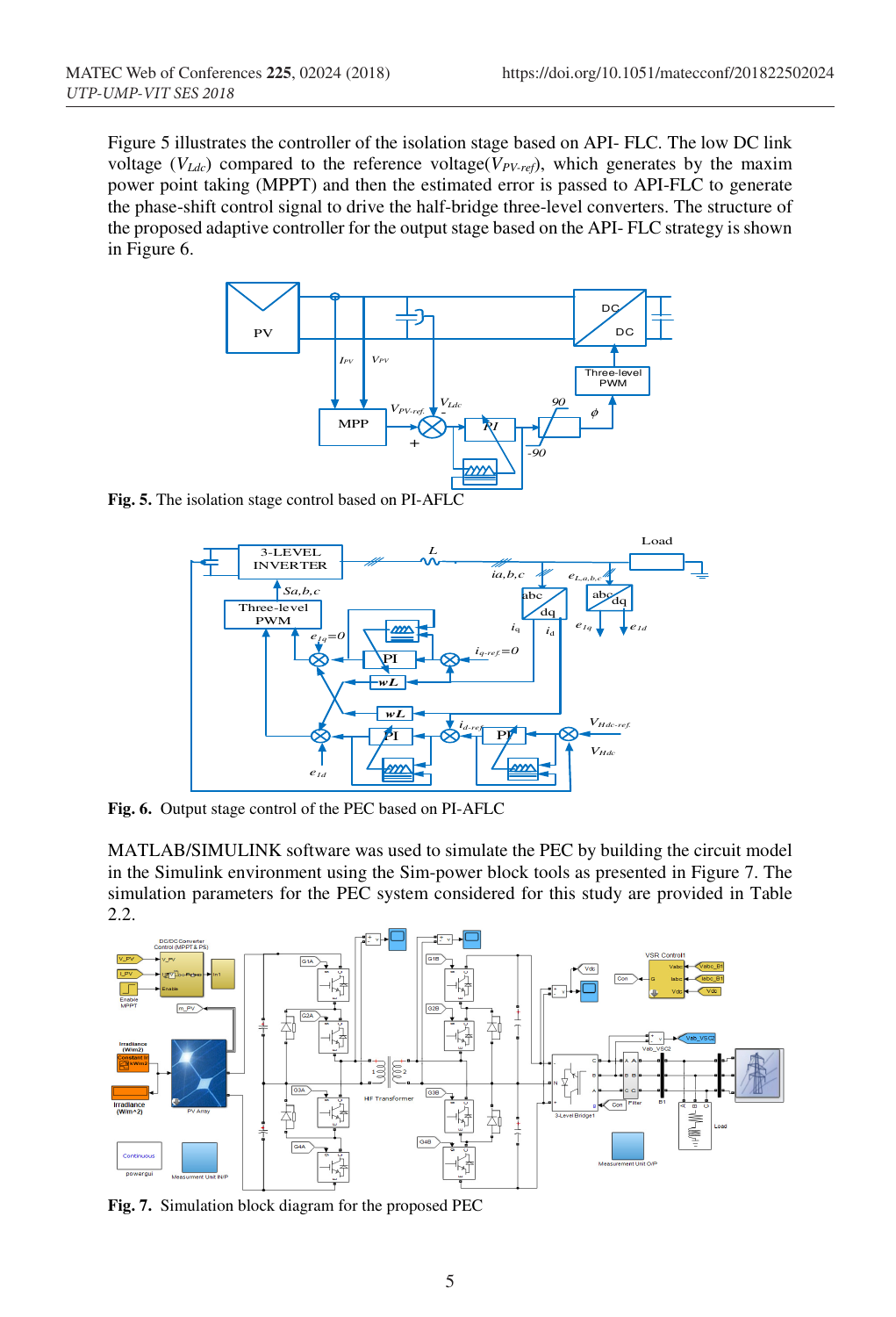| <b>Parameter</b>                    | Value       |
|-------------------------------------|-------------|
| Transformer power rating            | 1 kVA       |
| Input DC voltage                    | 96 V        |
| Output voltage                      | 240 V       |
| Low DC link capacitance             | 5000 µF     |
| High DC link capacitor              | $200 \mu F$ |
| High output voltage DC link         | 680 V       |
| Isolation stage switching frequency | $10$ kHz    |
| Output stage switching frequency    | 3 kHz       |
| Load                                | 1 kW        |

**Table 2.** PEC specifications

# **5 Results and discussion**

The dynamic response of the PEC is tested under changes in solar irradiation levels, a solar irradiation curve with ramp changes is generated as presented in Figure 8. The irradiation increases gradually from  $750W/m^2$  at 2.5s, until it reaches  $1000W/m^2$  at 3.0s maintains at this value for a period of 0.1s, and drops slowly to  $750W/m<sup>2</sup>$  at 4.5s. The input-output voltage and current when the PV array irradiation change happens are shown in Figure 9. As seen in the figure, the input current increase and decrease depending on the changing in the radiation, while the input voltage varies around 97 and 95 voltage. The output current increase as the input power increases, whereas the output voltage waveforms are not affected by the irradiation change; this means that the PEC controller noticed a change in DC bus and adjusted the modulation index. This was kept the output voltage constant and in phase with current, this means the near unity power factor was achieved, with less harmonic distortion of THD 1.8%, which was less than IEEE standard 5%.



**Fig. 8.** Ramp change of irradiation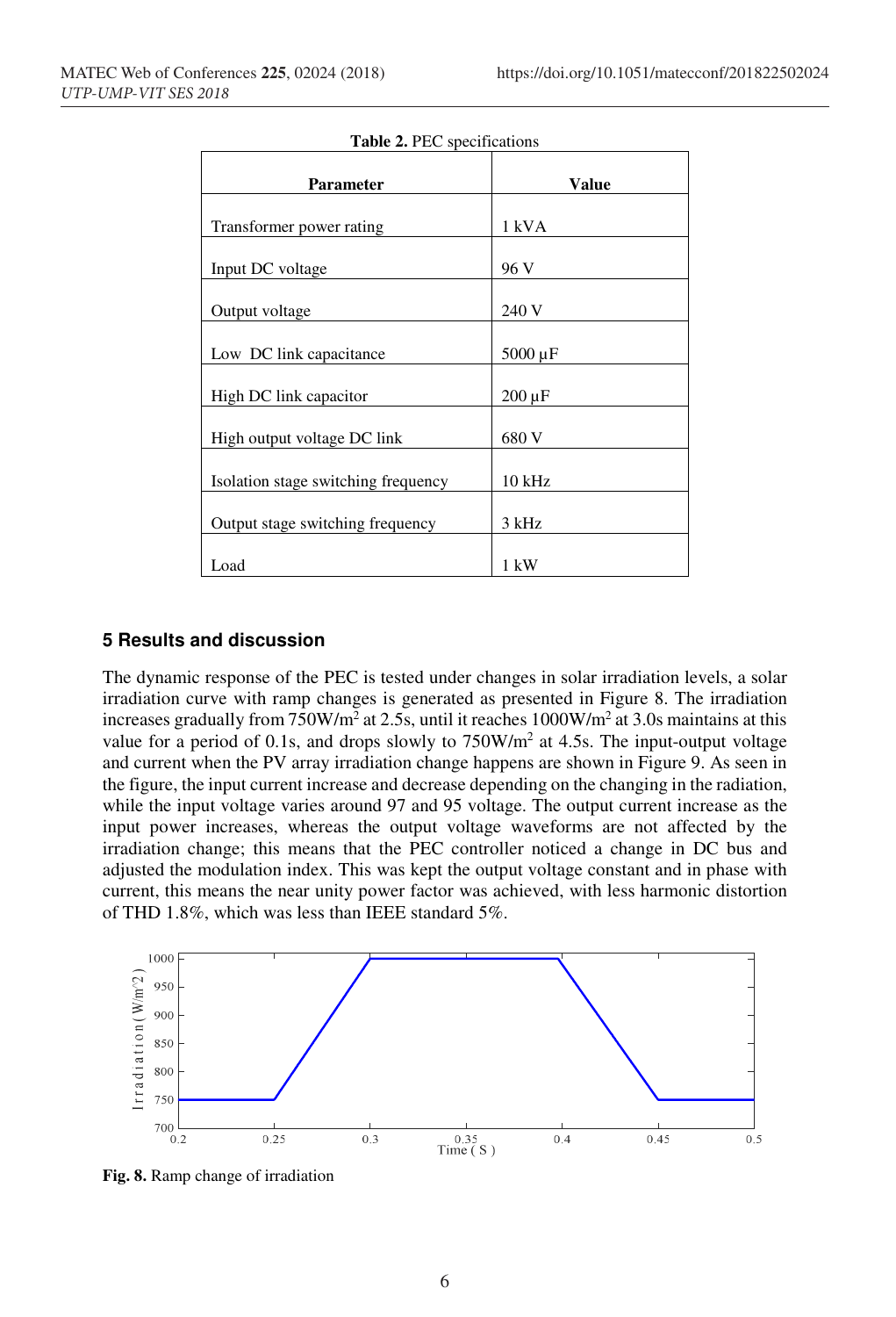

**Fig. 9.** Input voltage and current under the voltage sag Output voltage and current under the voltage sag

Figure 10 shows the high DC link voltage for the PEC during the irradiation change in the PV array. The high DC link voltage not affected by the change and remains contents as adjusted in the reference value of the output controller. Figures 11 shows the response of the input and output power when the irradiation change occurred. The input power changed from 745 to 1000 W and the change back to 745, while the output power change from 735 to 996 W and vice versa. The results illustrate that the proposed PEC with PI controller mitigates the irradiation change and generates a balanced output voltage by modifying the modulation index of the converter to increase voltage during the change. In addition, the voltage and current were in phase and almost sinusoidal.



**Fig. 10.** PEC high DC link voltage under variable irradiation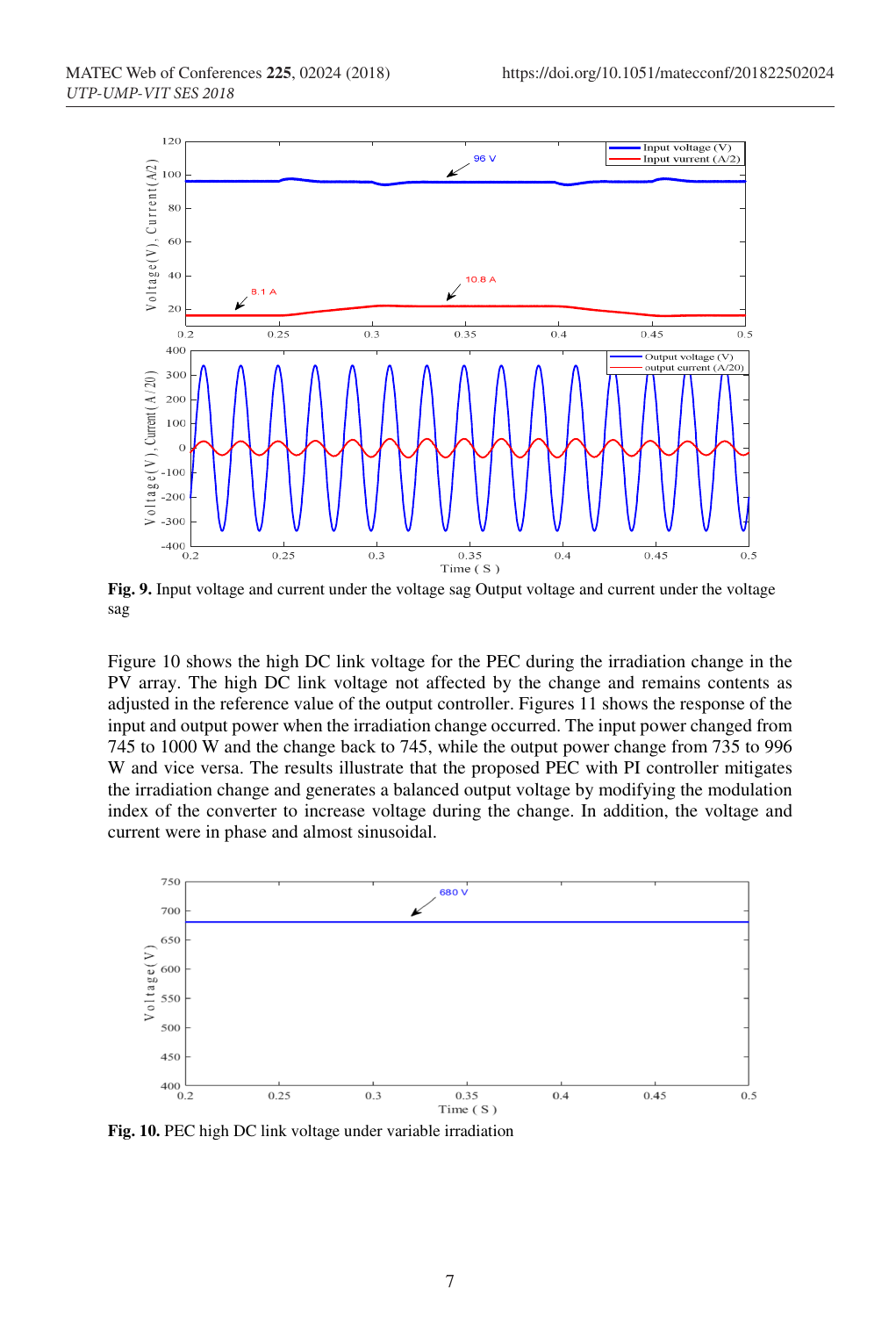

**Fig. 11.** PEC input and output power under irradiation change

# **5 Conclusion**

In this paper, a novel topology of a power electronic converter for PV grid-connected based on a three-level converter and an adaptive PI controller was proposed. The performance of the proposed converter under different irradiation has been investigated with the developed controller. Constant DC links voltage was achieved during the irradiation change, and near unity power factor with less total harmonic distortion (THD) was achieved. Therefore, the proposed converter and developed API-FLC has the advantage of providing a stable control system in both steady and dynamic conditions.

#### **References**

- 1. M. Islam, S. Mekhilef, M. Hasan, Renewable and Sustainable Energy Reviews,. **45**: p. 69-86, (2015)
- 2. M. Islam, N. Afrin, S. Mekhilef, IEEE Transactions on Sustainable Energy, **7**(3): p. 1205-1215.( 2016)
- 3. M. Moonem, *Modular multi-level power converter for large scale grid-connected photovoltaic system*, The University of Texas at San Antonio, (2016)
- 4. H. Xiao, S. Xie, IEEE Transactions on Electromagnetic Compatibility, **52**(4): p. 902-913,(2010)
- 5. Y. Li, J. Han, Y. Cao, Y. Li, J. Xiong, D. Sidorov, D. Panasetsky, International Journal of Electrical Power & Energy Systems, **85**: p. 153-163, (2017)
- 6. X. Wang, J. Liu, S. Ouyang, T. Xu, F. Meng, S. Song, IEEE Transactions on Power Electronics, **31**(3): p. 2002-2011, (2016)
- 7. L. Liu, H. Li, Y. Xue, W. Liu, IEEE Transactions on Power Electronics, **30**(1): p. 176-187, (2015)
- 8. A. fekik, H. denoun, N. benamrouche, N. beyahia, M. zaouia, S. haddad, International Journal of Circuits, Systems and Signal Processing, **9**: p. 7, (2015)
- 9. E. Çelik, A. Dalcali, N. Öztürk, R. Canbaz, *An adaptive PI controller schema based on fuzzy logic controller for speed control of permanent magnet synchronous motors,* In Power Engineering, Energy and Electrical Drives (POWERENG), Fourth International Conference, pp. 715-720, (IEEE 2013)
- 10. K. Ahmed, N. Yahaya, O. Ibrahim, International Journal of Advanced And Applied Sciences, **5**(5): p. 34-39, (2018).
- 11. W. Oh, S. Han, S. Choi, G. Moon, *Three phase three-level PWM switched voltage source inverter with zero neutral point potential,* in Power Electronics Specialists Conference, 2004. PESC 04. 2004 IEEE 35th Annual, (IEEE 2004)